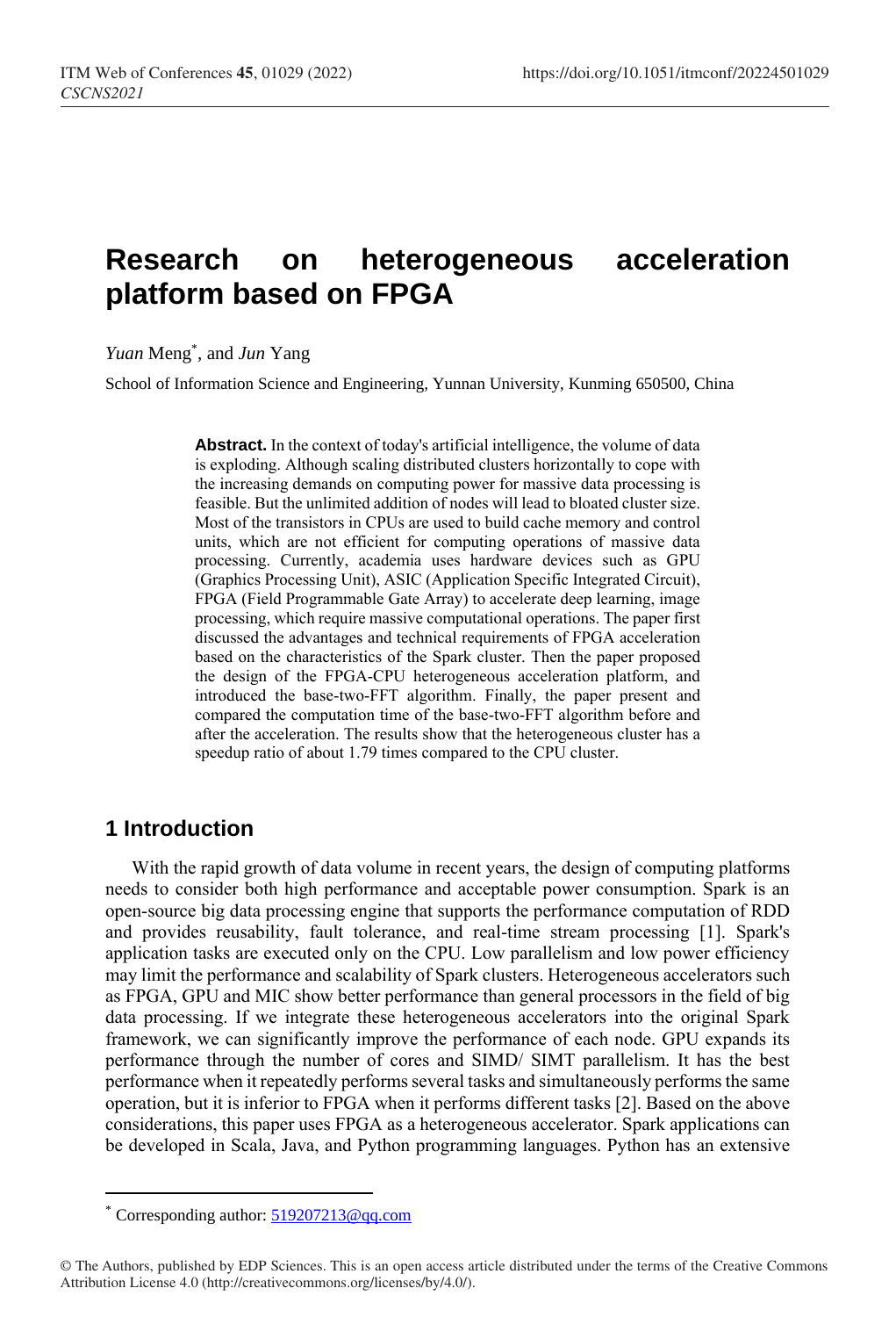library of scientific computation and data processing and is fast to develop [3]. Therefore, this article mainly uses PySpark to develop CPU programs.

The rest of this paper is organized as follows: Section 2 introduces the technical background and related research; The third section introduces the design of integrating FPGA acceleration core into Spark cluster. The fourth section introduces the implementation and simulation of the FPGA acceleration core based on the base-two-FFT algorithm. The fifth section presents the test and analysis of computing time and power consumption of the heterogeneous system.

### **2 Technical background and related research**

#### **2.1 FFT Algorithm**

The FFT (Fast Fourier Transform) is widely used in speech processing, graphics processing and software radio [4], [5] and is an efficient implementation of the DFT (Discrete Fourier Transform). In the DFT, the sequence  $X(k)$  (where  $k = 0, 1, \ldots N-1$ ) is computed from the input sequence  $X[n]$  (where  $n = 0, 1, \ldots N-1$ ) computed from the input sequence  $X[n]$  (where  $n = 0, 1, \ldots N-1$ , which is defined in Equation 1.

$$
X(k) = \sum_{n=0}^{N-1} (x[n]W_N^{nk})
$$
 (1)

The phase factor  $W_N^{nk}$ , also known as the rotation factor, is defined in equation 2.

$$
X(k) = \sum_{n=0}^{\frac{N}{2}1} x(2n)W_{N/2}^{2nk} + W_N^k \sum_{n=0}^{\frac{N}{2}} x(2n+1)W_{N/2}^{2nk}
$$
 (2)



**Fig. 1.** 16 floating point base-two-FFT signal flow diagram.

Figure 1 shows the flow of the base-two-FFT algorithm, taking an FFT with 16 sampling points as an example. Firstly, the FFT of 16 sampling points is decomposed into the FFT of the odd-even combination of two 8-sampling points, and then the FFT of two 8-sampling points is decomposed into the FFT of four 4-sampling points in parallel. The cycle is carried out until the FFT is decomposed into two sampling points, then put into equation 1 for calculation.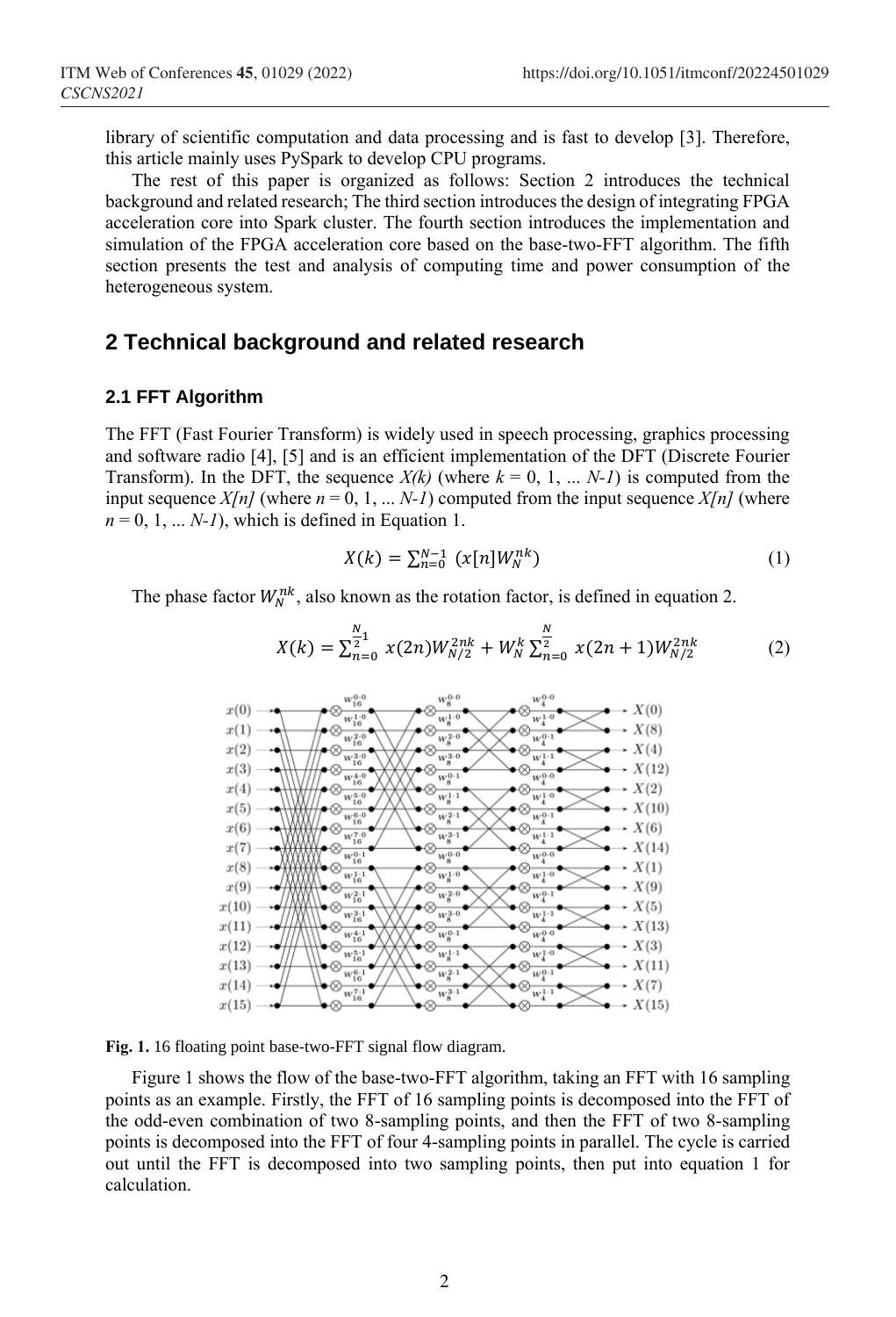#### **2.2 Related research**

Baidu's Parallel Distributed Deep Learning Platform (Paddle) [6] integrates GPUs and FPGAs into clusters to accelerate applications. IBM's Coherent Accelerator Processor Interface (CAPI) provides the POWER8 core, the system's available memory architecture, and a high-bandwidth, low-latency path between peripheral devices [7]. Microsoft developed a custom FPGA board, Catapult [8], which will be placed on the server of each cluster of 1632 nodes. Catapult has increased throughput per server by 95% and reduced tail latency by 29% under high load. Yu Ting Chen [8] and Ehsan Ghasemi [9] connected the host program of JVM and OpenCL through JNI and used the computing framework provided by OpenCL to control and manage the link between FPGA and CPU. Inspur cooperated with IFLYTEK [10] to conduct accelerated research on the DNN speech recognition algorithm based on deep learning on a heterogeneous platform. The results show that FPGA has a noticeable performance and energy consumption ratio advantage. Huang [11] realized the acceleration of MuTect2 based on FPGA. The experimental results showed that the FPGA implementation achieved a maximum acceleration effect of nearly thirty times and an average acceleration effect of about three times for each node in the load balancing test. In the above work, only the platform test results are involved, but the integration scheme of heterogeneous framework and acceleration design of accelerator are not introduced in detail.

Aiming at the slow development process of the FPGA heterogeneous platform, this work designed a distributed heterogeneous computing platform based on the latest SDSoC whole system optimization compiler, which shortened the overall development cycle. Using Vivado HLS high-level synthesis tool and accelerating strategies such as pipeline and cyclic unrolling, an efficient accelerator IP core is designed and realized for the base-2-FFT algorithm. In the simulation and test, the acceleration effect is better than that of single CPU platform.

## **3 Design of heterogeneous computing cluster**

In this study, the cluster includes one master node and one slave node. The slave node is equipped with a Xilinx Artex 7@200MHz board card. The slave node is equipped with Intel(R) Xeon(R) CPU E3-1505M v6  $@$  3.00GHz. It includes 3 PCIe bus interfaces, including an X4 PCIe bus interface connected to the Xilinx Artix-7 FPGA development board. Artix-7 has 126800 registers for locking data; 63,400 LUTs for control logic, gate circuits, and selectors; 135 BRAMs for caching small amounts of data; 240 DSPS, which are internal computing resources for multiplication.



**Fig 2.** The top-level design framework of a heterogeneous Spark cluster.

This paper uses Xilinx SDSoC 2017.4 as the primary design tool, using Vivado HLS and Vivado to compile C/C++ code into the format of Verilog (code of FPGA). The system structure is shown in Figure 2, the base-2-FFT algorithm is realized inside FPGA, the input data set is preloaded and sliced on CPU processor, and the initialization stage of FPGA is controlled by CPU. The hardware logic part mainly consists of a computing unit, on-chip memory, DMA and finite state machine controller. DMA is mainly used to preload control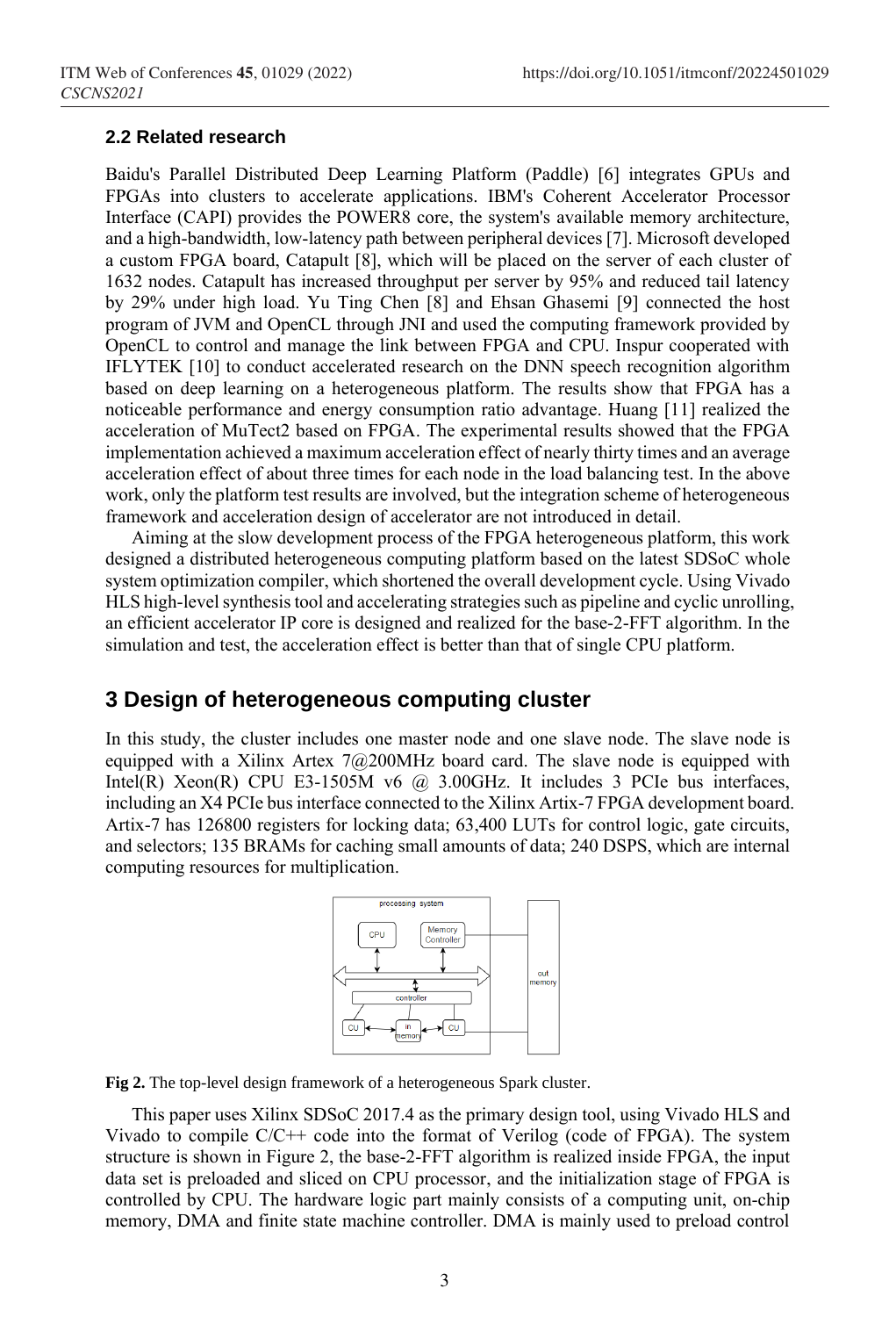parameters into the on-chip memory during the operation phase and write the final result data set back to the off-chip memory. In-chip memory is mainly used to store the result data after computing unit operation and save the data read by DMA. It corresponds to BRAM, FIFO, RAM and other buffer storage resources, respectively. The computing unit is implemented based on the LUT inside the FPGA, and different configurable logic blocks and I/O units are called inside each compute unit.

# **4 FPGA implementation and simulation of base-two-FFT algorithm based on heterogeneous platform**

#### **4.1 FPGA implementation of base-two -FFT algorithm**

High-speed FFT operation requires multipliers, a large amount of memory and registers. This is the reason why the FFT algorithm is suitable for FPGA implementation [12]. The I/O architecture of base-2-FFT is based on the design of the butterfly processing engine, as shown in Figure 4. It is mainly comprises of RAM (FPGA internal resources), butterfly operation module, rotating factor ROM.



**Fig 4.** Diagram of radix-2 FFT processing engine.

When executed sequentially,  $O(N \log N)$  operations in FFT require  $O(N \log N)$  time steps. A common way to parallelize FFT is to organize the computation into  $log N$  stages. The actions of each phase depend on the actions of the previous phase, naturally leading to pipelining across tasks. This architecture allows simultaneous calculations of  $log N$  FFTS with task intervals determined by the architecture of each phase.

Each stage in FFT also contains significant parallelism because each butterfly calculation is independent of other butterfly calculations in the same stage. Each clock cycle performs  $N/2$  butterfly calculations with task intervals of one. The FFT code we implemented is a nested three-tier "for- loop" structure.

The external "for-loop", marked stage\_loop, implements a phase of FFT during each iteration. There are  $log N$  stages, where N is the size of input samples. In this experiment, the 16-point FFT has eight butterfly operations.

The second "for-loop", marked *butterfly\_loop*, performs all of the butterfly operations for the current phase. butterfly loop has another nested "for-loop", marked  $dft\_loop$ . Each iteration of  $dft\_{loop}$  performs a butterfly operation. The first line in  $dft\_{loop}$ determines the offset of the butterfly operation. The "width" of butterfly operations varies depending on the stage. Phase one performs a butterfly operation on adjacent elements, phase two performs a butterfly operation on elements whose indexes differ by two, and phase three performs a butterfly operation on elements whose indexes differ by four. The difference is calculated and stored in the  $i_l$  lower variable. We can see the variable  $numBF$  is different at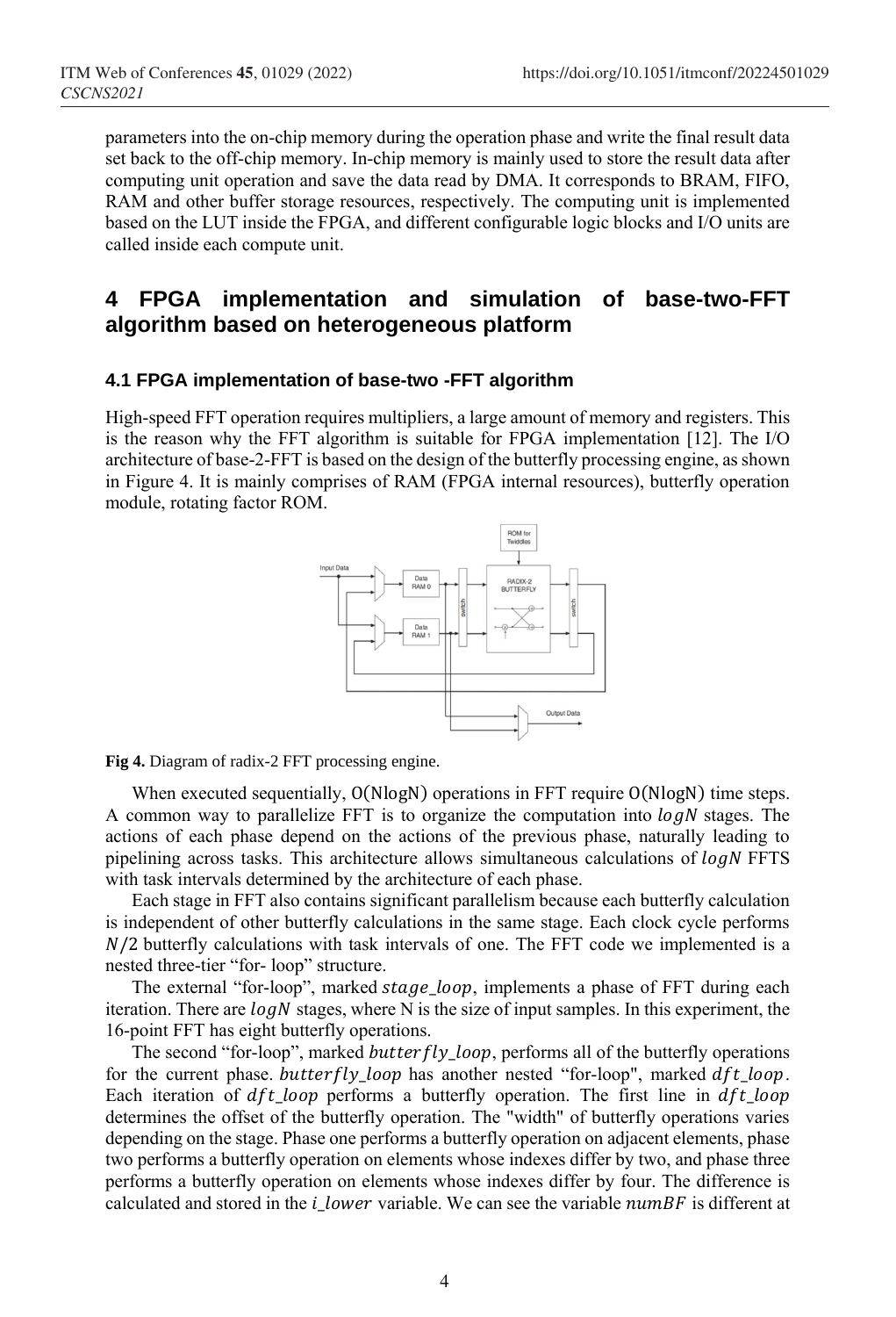each stage. The remaining operations in  $dft$  loop perform multiplication by rotation factor and addition or subtraction operation. The variables  $temp_R$  and  $temp_I$  retain the real and imaginary parts of the data after multiplying by the rotation factor *W*. The variables c and S are the real and imaginary parts of *W*. We choose to store the real and imaginary parts of the complex number in two separate arrays. *X\_R* holds real input values, and *X\_I* holds virtual values. *X\_R[i]* and *X\_I[i]* preserve the complex number indexed  $i$  in separate real and imaginary parts. Finally, the elements of *X\_R []* and *X\_I []* arrays are updated using the results of the butterfly calculation.

 $dft\_loop$  and  $butterfly\_loop$  are executed at different times depending on the phase. However, the total number of times  $dft\_loop$  is executed in a phase is constant.  $butterfly\_loop$  has only one iteration in phase one, two iterations in phase two, and four iterations in phase three. Similarly, the number of iterations of  $dft\_loop$  changes. It iterates over the whole algorithm eight times in stage one, four times in stage two, and only two times in stage three In each stage, the  $dft\_loop$  body performs the same total number of times, and a total of eight butterfly operations are performed in each stage for a 16-point FFT.

### **4.2 FPGA simulation of base-2-FFT algorithm**





We use MATLAB to generate 2MHz (shown in Fig 5) and 15MHz (shown in Fig 6) sine wave signals and output them to a text file. The text files of the two signals are read separately to do FFT analysis of the two single frequency signals by running the excitation program. Firstly, the FFT analysis is done for the 2MHz signal. According to the estimation in Latency above, the calculation time takes 145  $\mu$  s, so the simulation needs to run to about 150  $\mu$  s. The results are shown in Figure 5. The duration of the whole spectrum is precisely the time that the *out* valid signal stays high.





Then the FFT simulation of the 15MHz signal is simulated, and the results are shown in Fig 6. It is observed that the peak position of the spectrum of the 15Mhz signal is significantly more centred than the 2MHz frequency, which follows the fact.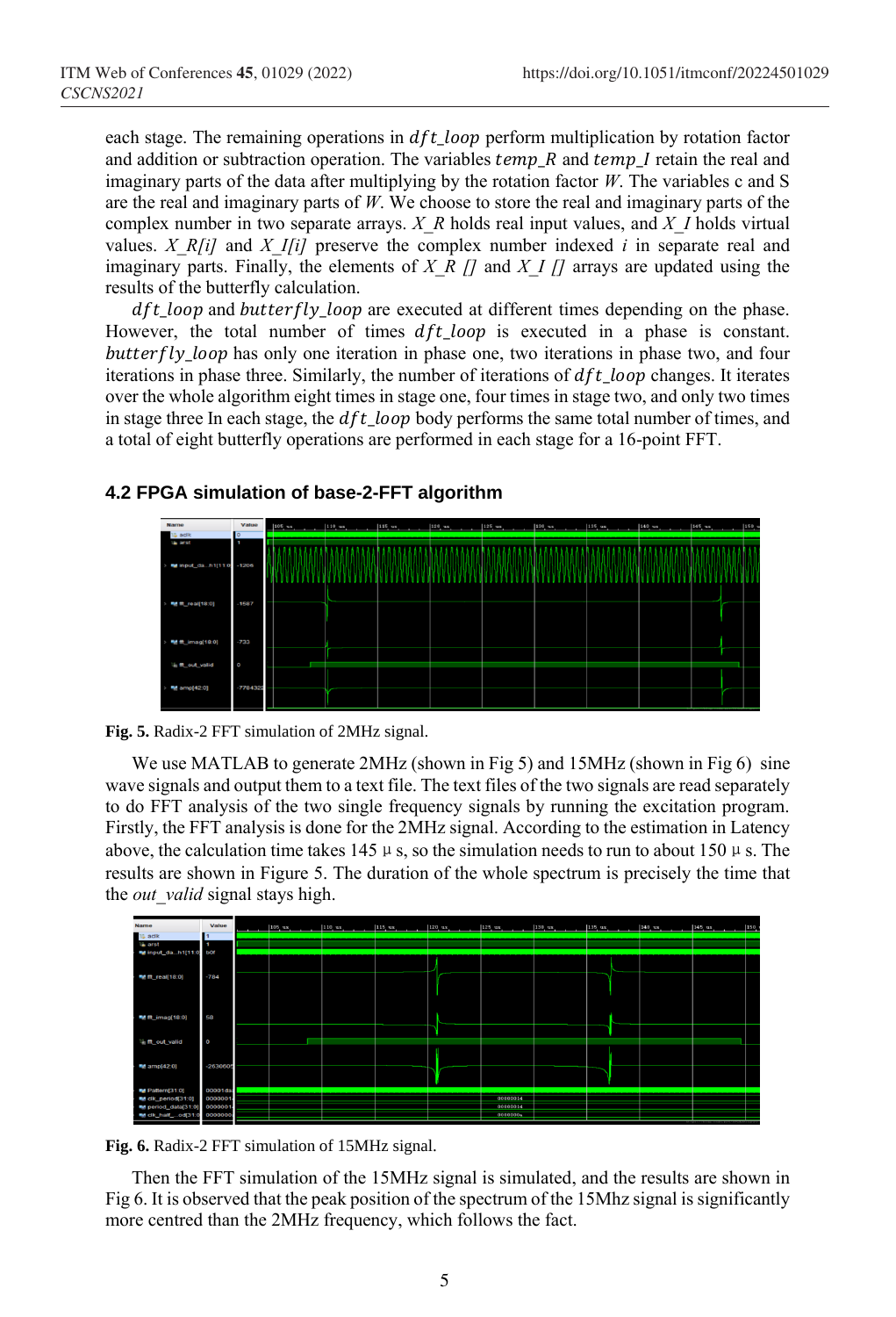The test data set used in this experiment is the vibration signals from six sets of signal collectors with a sampling frequency of 512 and a sampling point count of 512. The data set is stored in a text file, and each data is divided by a comma. The data set will be computed using the algorithm library of this paper and MATLAB 's built-in FFT function, respectively, and the calculation results are stored in the text file. Comparing the calculation results shows that the calculation results are the same as the built-in function in MATLAB, and the correctness of the algorithm is verified.

# **5 Conclusion**

In this section, the performance of the base-two-FFT algorithm on the heterogeneous acceleration platform is tested and analysed. First, we analyse the speedup effect by testing the overall computation time of the algorithm. Then the overall system computation time of the heterogeneous platform's and CPU's executing the same scale of the base-two-FFT algorithm is compared. Finally, the FPGA development board resource consumption is statistically analysed.

### **5.1 Accelerate platform testing and analysis**

In this paper, we compare the performance of FPGA (Artix 7) and CPU (Xeon E3-1505M) implementing different scales of the base-two-FFT algorithm, and the results are shown in Figure 7. The system computation time for both schemes increases as the operation scale increases. At a scale smaller than 128 x 128 floating point numbers for the base-two-FFT (a single kernel in FPGA implementation), the performance of FPGA decreases compared to CPU. This is caused by a large number of RDD generation, computation and collection in Spark Cluster. However, at scales larger than 128 x 128 floating point numbers, FPGAs outperform CPUs, and as seen in Figure 8. The heterogeneous acceleration platform is 1.79 times faster than the CPU implementation. We will scale up the cluster size and configure each slave node with an FPGA accelerator in future work. In addition, we will optimize other time-consuming algorithms and implement a more optimized FGPA acceleration strategy.





### **5.2 Power consumption testing and analysis**

In this subsection, we test and analyse the power consumption of the designed accelerated system to calculate the base-two-FFT algorithm. Vivado provides us with the occupancy of various resources inside the development board to analyse of the power consumption of the FPGA.